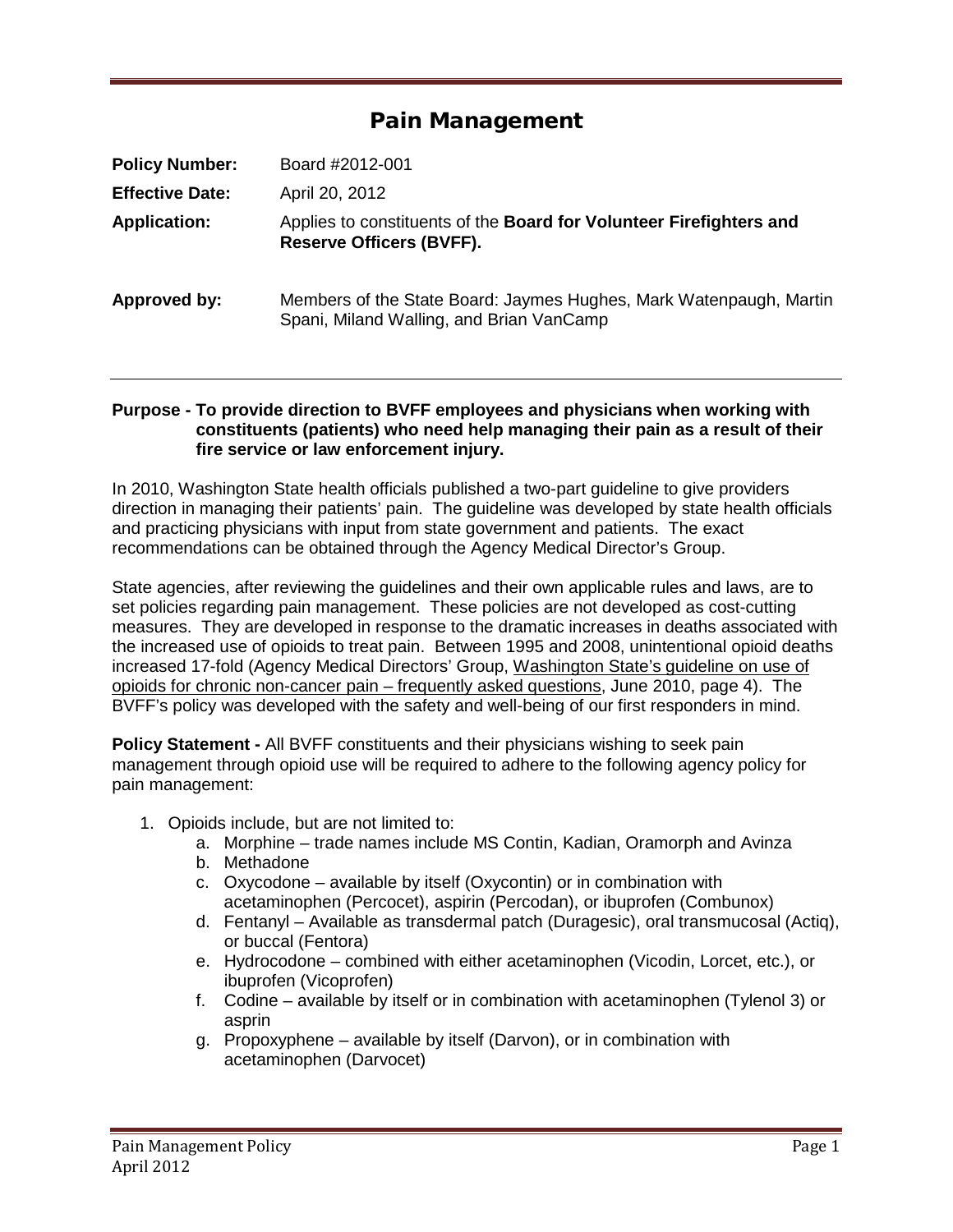- 2. The use of the following opioids will generally not be covered except under specific conditions and MUST be preauthorized:
	- a. Opioids in combination with sedative-hypnotics (such as benzodiazepines or barbiturates)
	- b. Meperidine
	- c. Tramadol (Ultram) in combination with other opioids
	- d. Carisoprodol (Soma)
	- e. Combination agonists and mixed agonists/antagonists such as butorphanol (Stadol); dezocine (Dalgan), nalbuphine (Nubain) and pentazocine (Talwin)
	- f. Barbituarates
	- g. Outpatient prescriptions of parenteral dosage forms of any drugs
	- h. Injectable opioids
	- i. Transdermal fentanyl system (Duragesic)
- 3. Temporary opioid pain management vs. chronic pain management: Chronic pain, for BVFF purposes is considered pain that continues for greater than six weeks after injury.
- 4. Opioid pain management for chronic pain can only be used when:
	- a. Subjective reports by the patient are supported by objective observations, and
	- b. Other physical, behavioral, and non-opioid measures have failed (such as physical therapy, cognitive behavioral therapy, NSAIDs, antidepressants, antiepileptics), and
	- c. The patient has demonstrated sustained improvement in function and pain levels in previous opioid trial, and
	- d. The patient has no relative contraindication to the use of opioids (such as current or past alcohol or other substance abuse, including nicotine).
- 5. When prescribing opioids for chronic pain, the attending physician must submit the following written reports:
	- a. **Within 30 days:** an initial written report (billed as a 1064M) that must include:
		- i. A treatment plan with time-limited goals;
		- ii. A consideration of relevant prior medical history;
		- iii. A summary of conservative care rendered to the worker that focused on reactivation and return to work;
		- iv. A statement on why prior or alternative conservative measures may have failed or are not appropriate as sole treatment;
		- v. A summary of any consultations that have been obtained, particularly those that have addressed factors that may be barriers to recovery;
		- vi. A statement that the attending physician has conducted appropriate screening for factors that may significantly increase the risk of abuse or adverse outcomes (such as a history of alcohol or other substance abuse); and
		- vii. An opioid treatment agreement that has been signed by the worker and the attending physician. This agreement must be renewed every six months. The treatment agreement must outline the risks and benefits of opioid use, the conditions under which opioids will be prescribed, the physician's need to document overall improvement in pain and function, and the worker's responsibilities.
	- b. **Every 60 days:** an opioid progress report (billed as a 1057M) must be submitted. This form is provided by the BVFF.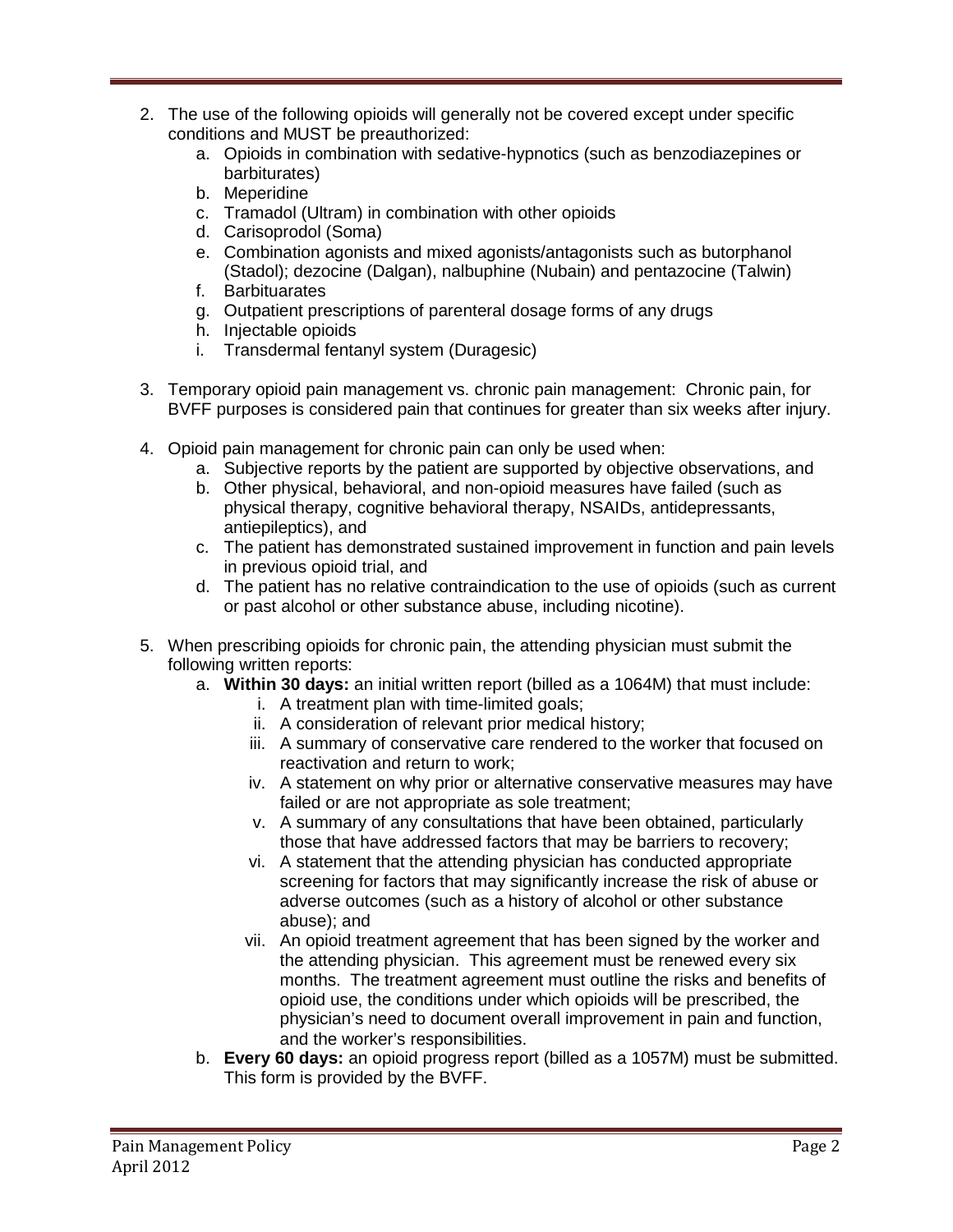- c. **Every 6 months:** an opioid treatment agreement (billed as a 1057M) must be submitted. This form is provided by the BVFF.
- d. In addition to those reports, the attending physician must submit the following information at least every **60 days** when treating with opioids:
	- i. Documentation of drug screenings, consultations, and all other treatments
	- ii. Documentation of outcomes and responses, including pain intensity and functional levels; and
	- iii. Any modifications to the treatment plan.
- 6. Once a patient is receiving opioids for chronic pain, the physician and patient must adhere, at minimum, to the following visit frequency:
	- a. **For the first four months:** The patient must visit the prescribing physician in the office every 2 weeks
	- b. **After the first four months:** The patient must visit the prescribing physician in the office every 6-8 weeks
- 7. Urine drug testing:
	- a. Should be performed on all patients prior to prescribing opioids for chronic pain management
	- b. Should be performed on all patients transferring to a new physician and are already using opioids for chronic pain management
	- c. Prior to drug screening, all physicians should complete the Opioid Risk Tool (Form provided by BVFF)
		- i. Patients that score as a low risk should be randomly tested once a year
		- ii. Patients that score as moderate risk should be randomly tested twice a year
		- iii. Patients that score as high risk, or are receiving more than 120mg MED/day should be randomly tested four times a year
		- iv. Any patients displaying aberrant behavior (lost prescriptions, multiple requests for early refill, opioids from multiple providers, unauthorized dose escalation, apparent intoxication, etc.) should be tested at the time of their visit
	- d. Drug screening should include:
		- i. The NIDA 5
			- ii. Cannabinoids
			- iii. Cocaine
			- iv. Amphetamines
			- v. Opiates
			- vi. Benzodiazepines
		- vii. Alcohol
		- viii. Barbiturates
		- ix. Oxycodone
		- x. Methadone
		- xi. Fentanyl
	- e. Red flags:
		- i. Negative for the opioid(s) the physician prescribed
		- ii. Positive for amphetamine or methamphetamine
		- iii. Positive for cocaine or metabolites
		- iv. Positive for drug (benzodiazepines, opioids, etc.) not prescribed or by the treating physician
		- v. Positive for alcohol